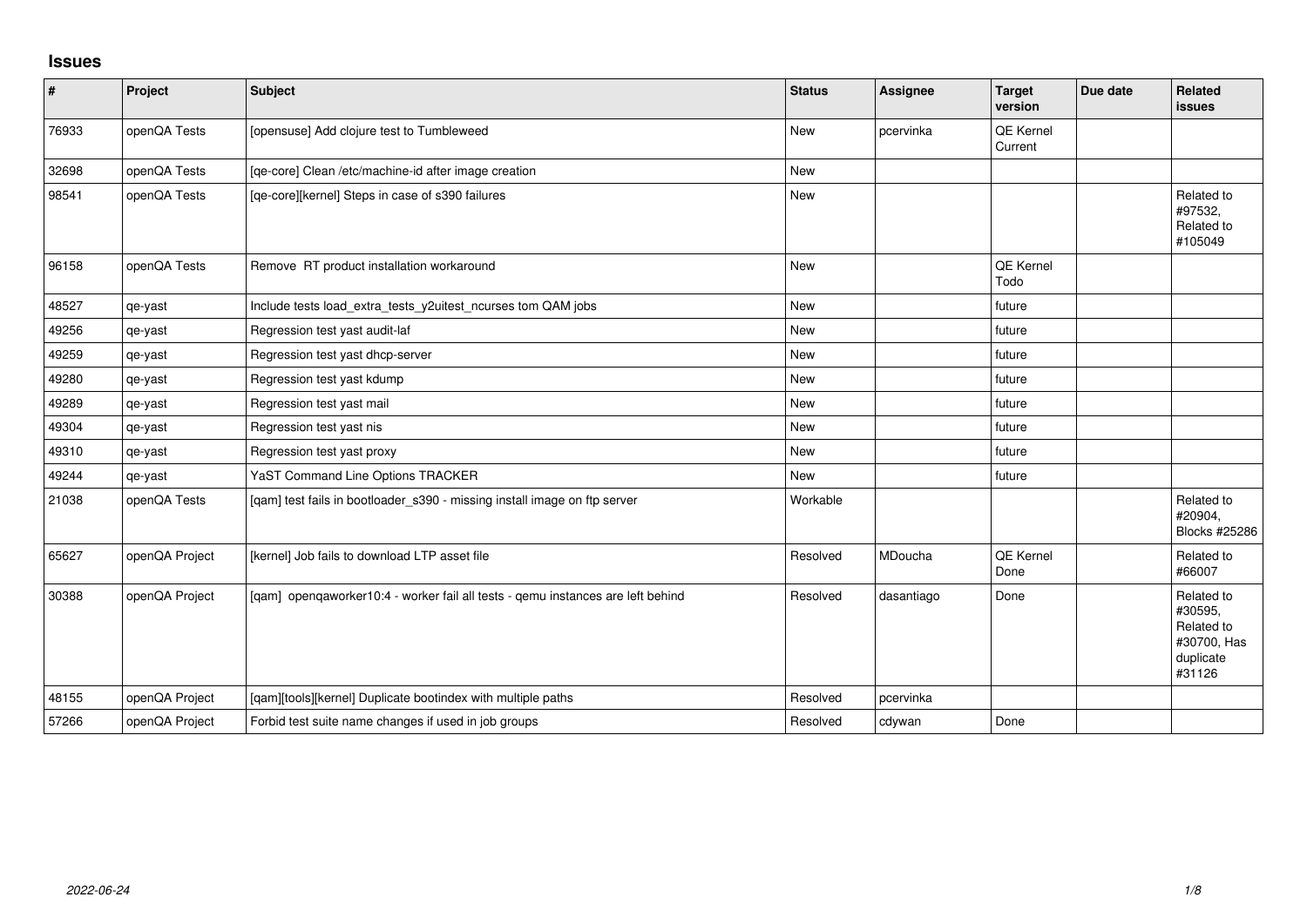| $\vert$ # | Project      | <b>Subject</b>                                                                               | <b>Status</b> | Assignee       | <b>Target</b><br>version | Due date   | Related<br><b>issues</b>                                                                                                                          |
|-----------|--------------|----------------------------------------------------------------------------------------------|---------------|----------------|--------------------------|------------|---------------------------------------------------------------------------------------------------------------------------------------------------|
| 38387     | openQA Tests | [functional][u][sporadic][medium] test fails in gnucash - window is not closed               | Resolved      | SLindoMansilla | Milestone 18             | 2018-08-28 | Related to<br>#38057,<br>Related to<br>#38114,<br>Related to<br>#38702,<br>Related to<br>#39131.<br>Related to<br>#40172,<br>Related to<br>#40319 |
| 32431     | openQA Tests | [hpc] Missing gnome aarch64 image for ganglia                                                | Resolved      |                |                          |            |                                                                                                                                                   |
| 57224     | openQA Tests | [kernel] - test fails in kdump_and_crash - pasword is not entered before grub                | Resolved      | pcervinka      | QE Kernel<br>Done        |            |                                                                                                                                                   |
| 50243     | openQA Tests | [kernel] - test fails in trinity - test is not designed to be run on ooo                     | Resolved      | pvorel         | QE Kernel<br>Done        |            | Related to<br>#50525                                                                                                                              |
| 39887     | openQA Tests | [kernel] [sle] [network] test fails in before_test - network failure                         | Resolved      | pcervinka      | Done                     |            |                                                                                                                                                   |
| 66188     | openQA Tests | [kernel] test fails in boot_ltp - increase timeout                                           | Resolved      | pcervinka      | QE Kernel<br>Done        |            |                                                                                                                                                   |
| 60746     | openQA Tests | [kernel] test fails in boot_to_desktop - increase timeout after password                     | Resolved      | pcervinka      | QE Kernel<br>Done        |            |                                                                                                                                                   |
| 65067     | openQA Tests | [kernel] test fails in clone301                                                              | Resolved      | metan          | QE Kernel<br>Done        |            |                                                                                                                                                   |
| 60818     | openQA Tests | [kernel] test fails in kdump and crash - password prompt is not catched                      | Resolved      | pcervinka      | QE Kernel<br>Done        |            |                                                                                                                                                   |
| 60326     | openQA Tests | [kernel] test fails in multipath - update schedule                                           | Resolved      | pcervinka      | QE Kernel<br>Done        |            |                                                                                                                                                   |
| 56615     | openQA Tests | [kernel] test fails in tuned - error message for perf_bias failure is different on SLE15-SP1 | Resolved      | pcervinka      | QE Kernel<br>Done        |            |                                                                                                                                                   |
| 60083     | openQA Tests | [kernel][functional] - test fails in boot_to_desktop - password is not entered               | Resolved      | pcervinka      | QE Kernel<br>Done        |            |                                                                                                                                                   |
| 57329     | openQA Tests | [kernel][functional] PowerVM console is not active all the time                              | Resolved      | pcervinka      | QE Kernel<br>Done        |            | Related to<br>#54617.<br>Related to<br>#58220,<br>Related to<br>#14626, Has<br>duplicate<br>#62819                                                |
| 66203     | openQA Tests | [kernel][ltp] test fails in ioctl_loop05 - LOOP_SET_DIRECT_IO succeeded unexpectedly         | Resolved      |                | QE Kernel<br>Done        |            |                                                                                                                                                   |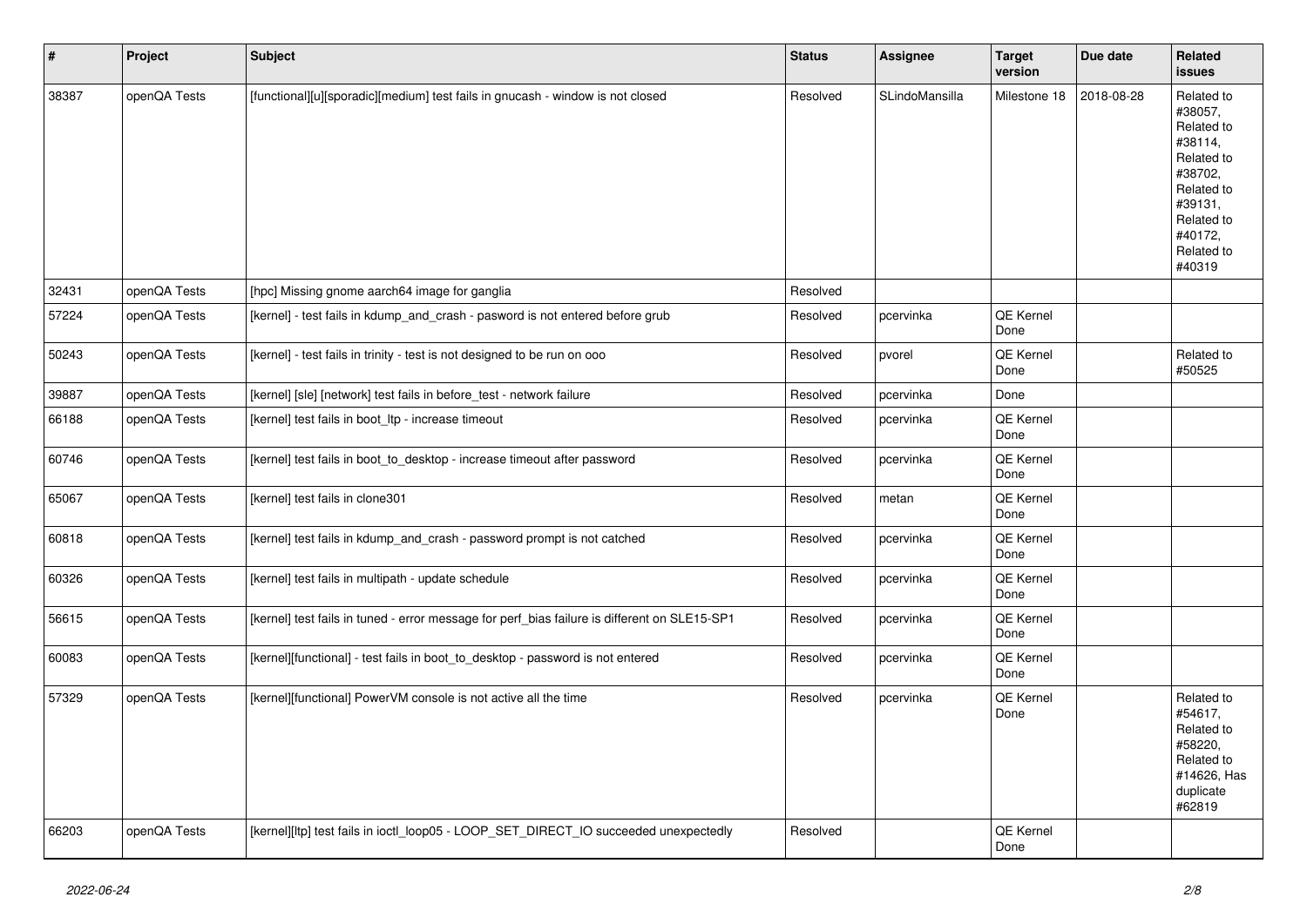| $\sharp$ | Project      | <b>Subject</b>                                                                                            | <b>Status</b> | Assignee     | <b>Target</b><br>version | Due date | Related<br>issues    |
|----------|--------------|-----------------------------------------------------------------------------------------------------------|---------------|--------------|--------------------------|----------|----------------------|
| 63943    | openQA Tests | [kernel][ltp] test fails in pkey01 - Setup hugepages before test execution                                | Resolved      | pcervinka    | QE Kernel<br>Done        |          | Related to<br>#63610 |
| 63610    | openQA Tests | [kernel][ltp][spvm] - test fails in pkey01 on spvm                                                        | Resolved      | pcervinka    | QE Kernel<br>Done        |          | Related to<br>#63943 |
| 64030    | openQA Tests | [kernel][ltp]spvm] test fails in boot_ltp - Not finished boot                                             | Resolved      | pcervinka    | QE Kernel<br>Done        |          |                      |
| 73099    | openQA Tests | [kernel][powervm] Test fails in install_klp_product - console is not switched                             | Resolved      | pcervinka    | QE Kernel<br>Done        |          |                      |
| 60182    | openQA Tests | [kernel][spvm] test fails in lvm_no_separate_home - update needles                                        | Resolved      | pcervinka    | QE Kernel<br>Done        |          |                      |
| 59954    | openQA Tests | [kernel][spvm] test fails in qa_test_klp - git should be git-core                                         | Resolved      | pcervinka    | QE Kernel<br>Done        |          |                      |
| 59226    | openQA Tests | [kernel]ltp][spvm][sporadic] test fails in boot_ltp - cat /tmp/ver_linux_before.txt timeout               | Resolved      | pcervinka    | QE Kernel<br>Done        |          | Related to<br>#59190 |
| 40181    | openQA Tests | [network] test fails in before_test - wicked basic test fails on 15SP1                                    | Resolved      | pcervinka    | Done                     |          |                      |
| 32716    | openQA Tests | [ga]test fails in shutdown                                                                                | Resolved      | pcervinka    |                          |          |                      |
| 20904    | openQA Tests | [qam] - test fails in bootloader_s390 - ftp is missing install medium                                     | Resolved      | mgriessmeier |                          |          | Related to<br>#21038 |
| 32434    | openQA Tests | [qam] - test fails in sle2docker - docker test suites don't clean images properly                         | Resolved      | pgeorgiadis  |                          |          |                      |
| 37925    | openQA Tests | [QAM] [SLE 15] Make SLE-HPC product installation compatible with QAM update flow                          | Resolved      | pcervinka    | Done                     |          |                      |
| 37928    | openQA Tests | [QAM] [SLE 15] Migrate Itp tests in Updates to new runner                                                 | Resolved      | osukup       |                          |          |                      |
| 38066    | openQA Tests | [qam] [sle] [functional] test fails in application_starts_on_login - failure after check_screen<br>change | Resolved      | okurz        |                          |          |                      |
| 38069    | openQA Tests | [qam] [sle] [functional] test fails in pidgin_IRC - failure after check_screen change                     | Resolved      | okurz        |                          |          |                      |
| 38129    | openQA Tests | [qam] [sle15] test fails in userspace_apparmor - suite qa_test_apparmor not updated for sle15             | Resolved      |              |                          |          | Related to<br>#43982 |
| 38135    | openQA Tests | [qam] [sle15] test fails in userspace_bind - qa_test_bind is not updated for SLE15                        | Resolved      | pcervinka    | Done                     |          |                      |
| 38138    | openQA Tests | [qam] [sle15] test fails in userspace_coreutils - qa_test_coreutils not properly updated for sle15        | Resolved      |              |                          |          |                      |
| 20696    | openQA Tests | [qam] Make evolution_prepare_servers compatibile with openSUSE                                            | Resolved      | pcervinka    |                          |          | Related to<br>#19320 |
| 30219    | openQA Tests | [qam] openqaworker3:8 - DIE can't open qmp                                                                | Resolved      |              |                          |          |                      |
| 20760    | openQA Tests | [gam] SLE12-SP3 test fails in add update test repo                                                        | Resolved      | dasantiago   |                          |          |                      |
| 20756    | openQA Tests | [qam] SLE12-SP3 test fails in scc_registration                                                            | Resolved      |              |                          |          |                      |
| 20804    | openQA Tests | [qam] SLE12-SP3 test fails in system_role - incorrect content of variable MAINT_TEST_REPO                 | Resolved      | osukup       |                          |          |                      |
| 20758    | openQA Tests | [gam] SLE12-SP3 test fails in welcome                                                                     | Resolved      |              |                          |          |                      |
| 27506    | openQA Tests | [qam] test fails in 1_shim_suite - missing repository on dist                                             | Resolved      | thehejik     |                          |          |                      |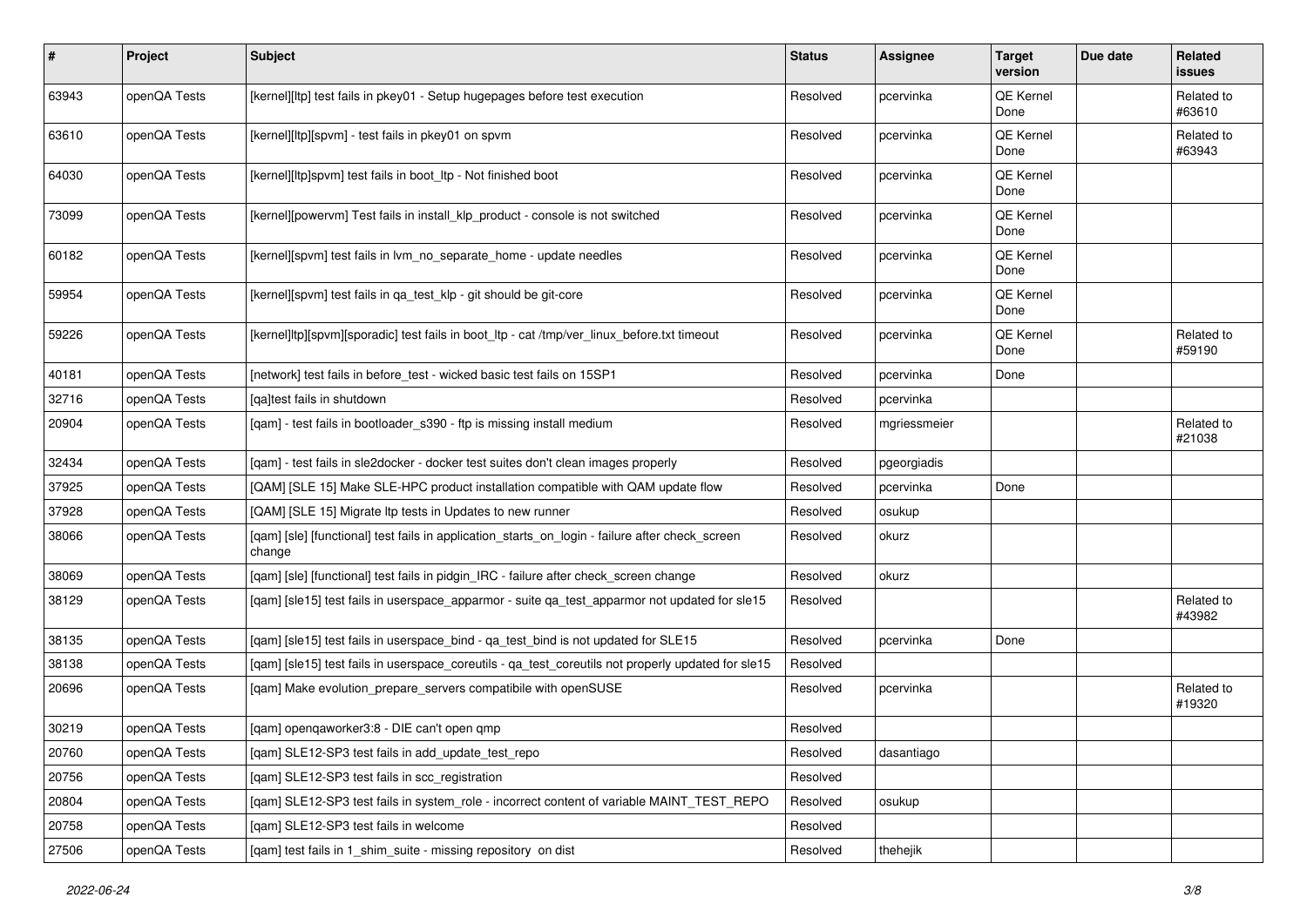| $\vert$ # | Project      | <b>Subject</b>                                                                      | <b>Status</b> | <b>Assignee</b> | <b>Target</b><br>version | Due date   | <b>Related</b><br>issues |
|-----------|--------------|-------------------------------------------------------------------------------------|---------------|-----------------|--------------------------|------------|--------------------------|
| 19492     | openQA Tests | [gam] test fails in addon products sle                                              | Resolved      |                 |                          |            |                          |
| 20980     | openQA Tests | [gam] test fails in addon products sle                                              | Resolved      | riafarov        |                          |            |                          |
| 46109     | openQA Tests | [qam] test fails in addon_products_via_SCC_yast2                                    | Resolved      | dheidler        |                          |            | Related to<br>#44252     |
| 30127     | openQA Tests | [qam] test fails in application_starts_on_login - dynamic space in needle           | Resolved      | pcervinka       |                          |            |                          |
| 31810     | openQA Tests | [gam] test fails in docker - disable docker tests on sle12-sp1                      | Resolved      | pcervinka       |                          |            |                          |
| 46895     | openQA Tests | [qam] test fails in dracut - output not matched on 15SP1                            | Resolved      | pstivanin       |                          | 2019-01-31 | Related to<br>#47417     |
| 33469     | openQA Tests | [qam] test fails in dstat - clean/update needles for dstat-fileoutput               | Resolved      | pcervinka       |                          |            | Related to<br>#32719     |
| 37093     | openQA Tests | [qam] test fails in evolution_mail_imap - remove workaround for bsc#1049387         | Resolved      | pcervinka       |                          |            |                          |
| 27901     | openQA Tests | [qam] test fails in evolution_smoke - imap aol not responding                       | Resolved      | pcervinka       |                          |            |                          |
| 28297     | openQA Tests | [qam] test fails in firefox_developertool - missed click                            | Resolved      | bfilho          |                          |            | Related to<br>#33781     |
| 28288     | openQA Tests | [gam] test fails in firefox headers - missed keys on input                          | Resolved      | coolo           |                          |            |                          |
| 27618     | openQA Tests | [gam] test fails in firefox java - remote side changed appearance                   | Resolved      | pcervinka       |                          |            |                          |
| 28291     | openQA Tests | [qam] test fails in firefox_passwd - incorrectly typed password                     | Resolved      | emiura          |                          |            |                          |
| 28528     | openQA Tests | [gam] test fails in groupwise - package is missing in ibs                           | Resolved      | pcervinka       |                          |            |                          |
| 67108     | openQA Tests | [qam] test fails in install - incorrect job configuration XFSTESTS_REPO             | Resolved      | dzedro          |                          |            |                          |
| 20782     | openQA Tests | [qam] test fails in install_patterns - mariadb test tries to install devel packages | Resolved      | pcervinka       |                          |            |                          |
| 20778     | openQA Tests | [qam] test fails in install_update - missing variable INCIDENT_PATCH                | Resolved      |                 |                          |            |                          |
| 31180     | openQA Tests | [gam] test fails in kernel kexec - migration to systemctl broke the test            | Resolved      | pcervinka       |                          |            |                          |
| 40259     | openQA Tests | [gam] test fails in libreoffice mainmenu components - needle fail at base-install   | Resolved      | yuanren10       |                          |            |                          |
| 31309     | openQA Tests | [gam] test fails in libreoffice mainmenu components - needles should be updated     | Resolved      | pcervinka       |                          |            |                          |
| 30033     | openQA Tests | [gam] test fails in libreoffice mainmenu components - ttyS0 permission denied       | Resolved      | okurz           |                          |            | Related to<br>#29940     |
| 31867     | openQA Tests | [qam] test fails in partitioning_raid - failures after update to needles            | Resolved      |                 |                          |            | Related to<br>#28955     |
| 39536     | openQA Tests | [qam] test fails in patch_and_reboot - add missing variables for qam test issues    | Resolved      | pcervinka       | Done                     |            |                          |
| 31657     | openQA Tests | [gam] test fails in runc - conflict between docker-runc and runc                    | Resolved      | pgeorgiadis     |                          |            |                          |
| 31699     | openQA Tests | [gam] test fails in scc_registration - failing since scc_addons update              | Resolved      | osukup          |                          |            |                          |
| 27244     | openQA Tests | [gam] test fails in select_patterns_and_packages - ha pattern is unselected         | Resolved      | pcervinka       |                          |            |                          |
| 27205     | openQA Tests | [qam] test fails in setup - failing needles in iscsi support server                 | Resolved      | pcervinka       |                          |            |                          |
| 21052     | openQA Tests | [gam] test fails in shotwell export - failure on first launch                       | Resolved      | vsvecova        |                          |            |                          |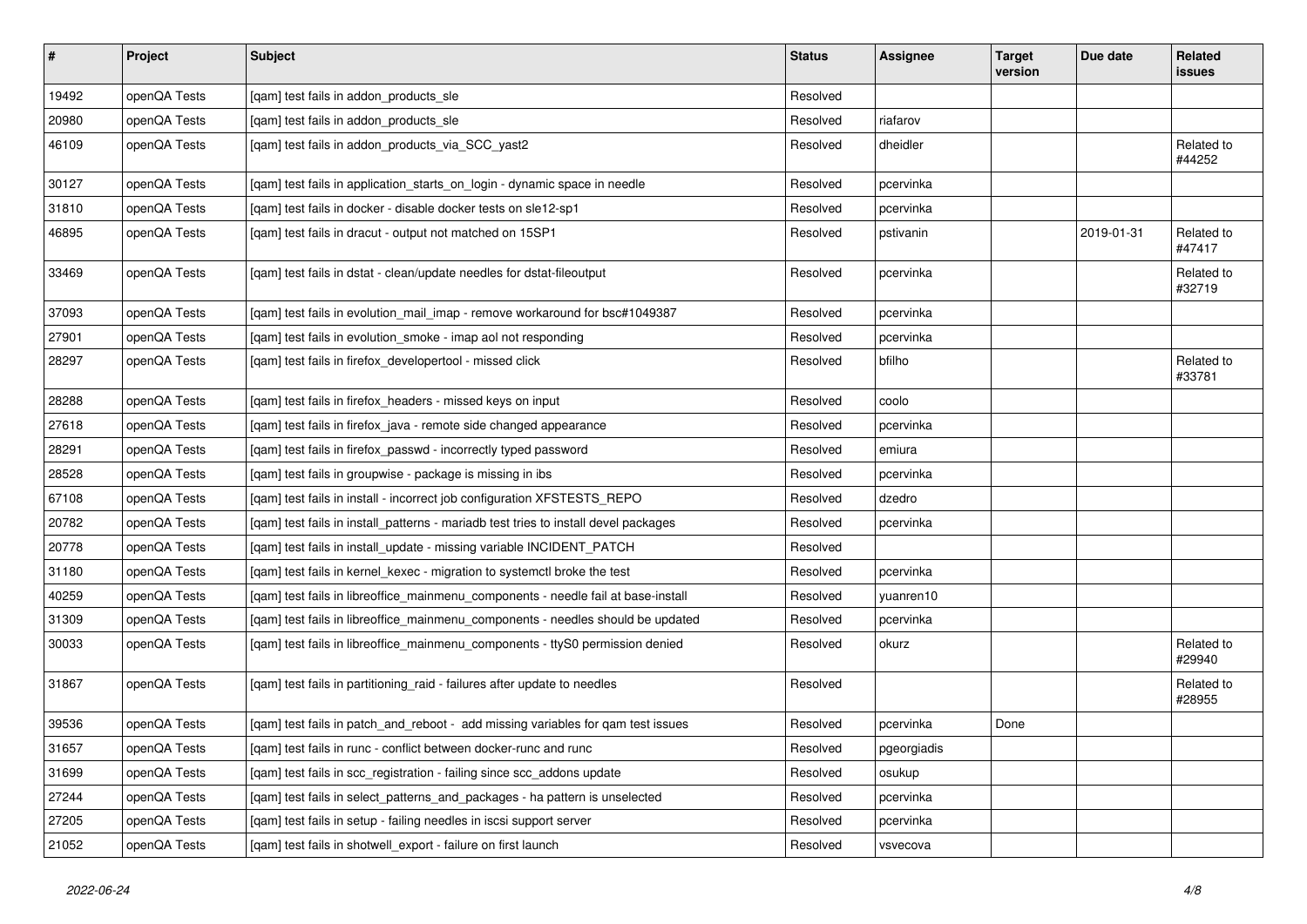| #     | Project      | <b>Subject</b>                                                                                           | <b>Status</b> | Assignee   | <b>Target</b><br>version | Due date   | Related<br>issues         |
|-------|--------------|----------------------------------------------------------------------------------------------------------|---------------|------------|--------------------------|------------|---------------------------|
| 25926 | openQA Tests | [gam] test fails in sle2docker                                                                           | Resolved      | pcervinka  |                          |            |                           |
| 44696 | openQA Tests | [qam] test fails in sshd - user password is weak                                                         | Resolved      | pdostal    |                          |            |                           |
| 48362 | openQA Tests | [qam] test fails in supportutils - remove pam check                                                      | Resolved      | hurhaj     |                          |            |                           |
| 21048 | openQA Tests | [qam] test fails in tracker_search_in_nautilus - keyboard press is not reaching target                   | Resolved      | pcervinka  |                          |            | Related to<br>#5830       |
| 41030 | openQA Tests | [gam] test fails in updates packagekit kde - zypper update requires additional install step              | Resolved      | pcervinka  |                          |            | Related to<br>#41396      |
| 31315 | openQA Tests | [gam] test fails in wireshark - rm command is not fully typed after alt-f4                               | Resolved      | pcervinka  |                          |            |                           |
| 30814 | openQA Tests | [qam] test fails in yast2_ntpclient - log window is not closed                                           | Resolved      | pcervinka  |                          |            |                           |
| 49673 | openQA Tests | [gam] test fails in zypper docker - increase timeout for zypper docker operation                         | Resolved      |            |                          |            |                           |
| 34288 | openQA Tests | [qam] test fails in zypper_info - zypper_info shouldn't be started                                       | Resolved      | riafarov   |                          |            | Related to<br>#32038      |
| 20716 | openQA Tests | [gam] test fails in zypper info triggered on incidents -> needs adaption of pattern match                | Resolved      | pcervinka  |                          |            |                           |
| 30039 | openQA Tests | [gam] test fails in zypper Ir validate - use version utils instead of utils                              | Resolved      | pcervinka  |                          |            |                           |
| 28015 | openQA Tests | [qam] test fails setup - aplay.pm syntax error                                                           | Resolved      | riafarov   |                          |            |                           |
| 50387 | openQA Tests | [gam][blue] - test fails in updates packagekit kde                                                       | Resolved      | pcervinka  |                          |            |                           |
| 50459 | openQA Tests | [gam][blue][leap] test fails in updates packagekit gpk - fail after update                               | Resolved      | pcervinka  |                          |            |                           |
| 50309 | openQA Tests | [gam][blue][leap][opensuse] Update online repos behavior to activate online repositories                 | Resolved      | pcervinka  |                          |            | Blocks #39449             |
| 50045 | openQA Tests | [gam][blue][sle] - Fix type password to accept parameters and pass them to the inner call<br>type_string | Resolved      | pcervinka  |                          |            | Related to<br>#49655      |
| 27994 | openQA Tests | [qam][expedite][sprint 201711.2] test fails in test setup in bmwqemu.pm                                  | Resolved      | szarate    |                          |            |                           |
| 40418 | openQA Tests | [qam][functional][sle] test fails in select_patterns_and_packages                                        | Resolved      | riafarov   |                          |            | Related to<br>#38870      |
| 46487 | openQA Tests | [qam][functional][y] test fails in select_patterns_and_packages                                          | Resolved      | riafarov   | Milestone 24             |            |                           |
| 48524 | openQA Tests | [gam][ha] Test fails during iscsi client setup - host: command not found                                 | Resolved      | pcervinka  |                          |            | Has duplicate<br>#48302   |
| 33643 | openQA Tests | [qam][ha] test fails in ha_cluster_init - scp failure                                                    | Resolved      | pcervinka  |                          |            |                           |
| 49217 | openQA Tests | [qam][kernel][aarch64][sle] kdump is not scheduled for aarch64                                           | Resolved      | pcervinka  |                          |            |                           |
| 49121 | openQA Tests | [gam][kernel][multipath][aarch64] Qemu fails setup multipath on gemu aarch64                             | Resolved      | pcervinka  |                          |            |                           |
| 40547 | openQA Tests | [qam][opensuse] test fails in updates_packagekit_kde - job timeout                                       | Resolved      | pcervinka  | Done                     |            |                           |
| 34258 | openQA Tests | [gam][sle] test fails in updates packagekit gpk                                                          | Resolved      |            |                          |            |                           |
| 48467 | openQA Tests | [gam][sle] test fails in zypper lifecycle toolchain - increase timeout for installation                  | Resolved      | martinsmac |                          | 2019-03-16 | Is duplicate of<br>#47228 |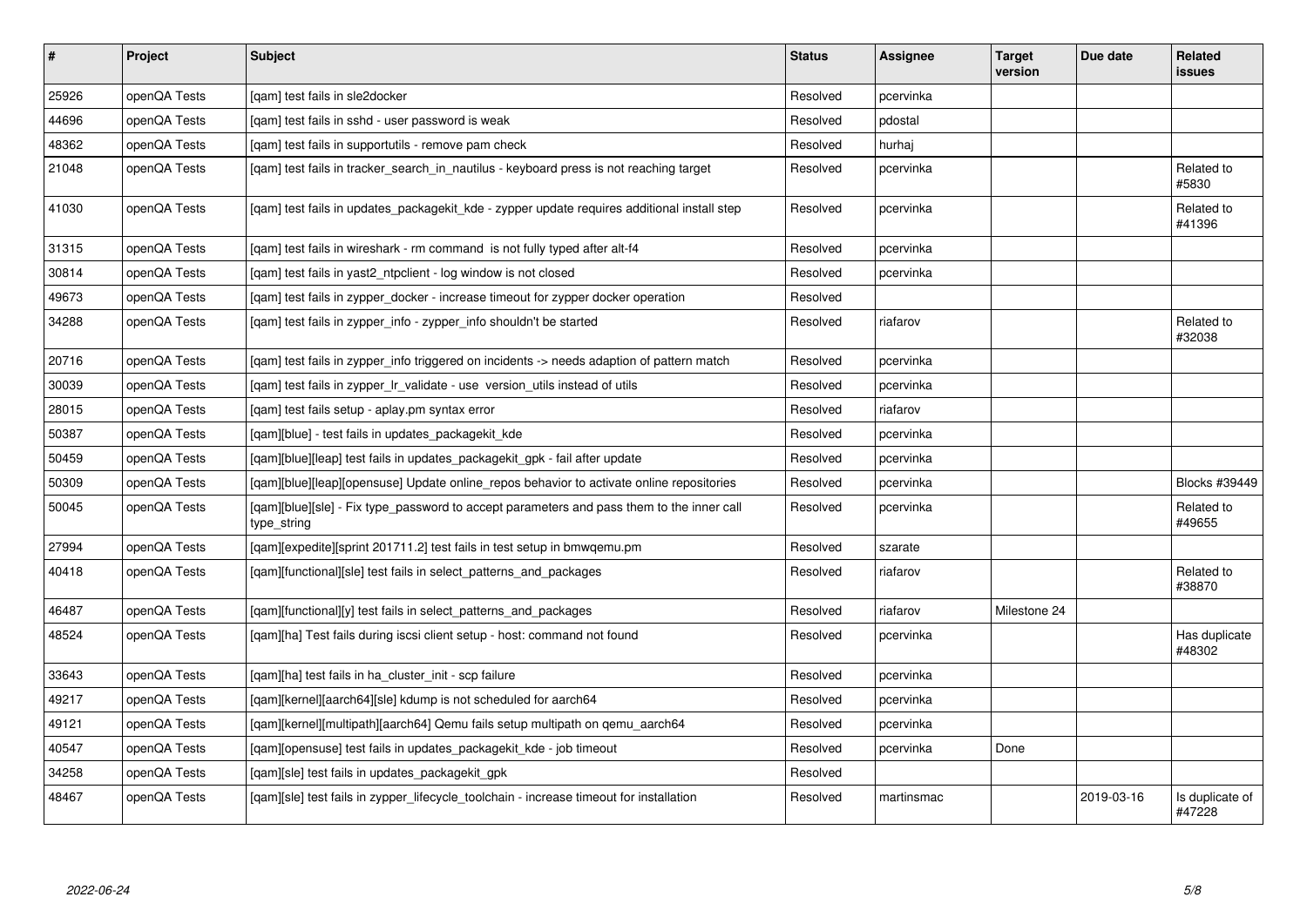| #      | Project      | Subject                                                                                                        | <b>Status</b> | <b>Assignee</b> | <b>Target</b><br>version | Due date | Related<br><b>issues</b>                            |
|--------|--------------|----------------------------------------------------------------------------------------------------------------|---------------|-----------------|--------------------------|----------|-----------------------------------------------------|
| 19486  | openQA Tests | [gam][sle][functional][s390] test fails in install_update -> consoletest_setup types password to<br>early      | Resolved      | okurz           |                          |          | Has duplicate<br>#19530, Has<br>duplicate<br>#19584 |
| 49418  | openQA Tests | [qe-asg][qem] test fails in cluster_md                                                                         | Resolved      | jadamek         |                          |          |                                                     |
| 89966  | openQA Tests | [qe-core] Test kernel_multipath tries to install fixed version of mdadm                                        | Resolved      | geor            | QE-Core:<br>Ready        |          |                                                     |
| 51365  | openQA Tests | [research] Named pipe /dev/sshserial missing lines on first use                                                | Resolved      | pcervinka       | QE Kernel<br>Done        |          |                                                     |
| 34255  | openQA Tests | [sle] test fails in kdump_and_crash - fail related to ruby2.1-rubygem-nokogiri                                 | Resolved      | mgriessmeier    |                          |          | Related to<br>#34777                                |
| 37979  | openQA Tests | [SLE] test fails in updates_packagekit_gpk - gpk-update-viewer doesn't start                                   | Resolved      | riafarov        |                          |          | Related to<br>#31954                                |
| 52409  | openQA Tests | [sle][kernel][textmode][ppc] test fails in system_role - installation fail during system_role selection        | Resolved      | pcervinka       | QE Kernel<br>Done        |          |                                                     |
| 58871  | openQA Tests | [spvm][kernel][functional] Shutdown check not implemented for spvm backend                                     | Resolved      | pcervinka       | QE Kernel<br>Done        |          |                                                     |
| 59843  | openQA Tests | [spvm][kernel][openqa] test fails in coredump_collect - multiple select_console fails                          | Resolved      | pcervinka       | QE Kernel<br>Done        |          | Related to<br>#60497                                |
| 104613 | openQA Tests | Enable Itp known issues on o3                                                                                  | Resolved      | pvorel          | QE Kernel<br>Done        |          |                                                     |
| 89990  | openQA Tests | Error on tests/kernel/run_ltp.pm: Can't locate sle/tests/kernel/run_ltp.pm                                     | Resolved      | okurz           | Ready                    |          | Related to<br>#67723                                |
| 91076  | openQA Tests | Test fails in install_ltp - 32bit version dependency on libmnl                                                 | Resolved      |                 | QE Kernel<br>Done        |          |                                                     |
| 49283  | qe-yast      | [qam] Regression test yast keyboard                                                                            | Resolved      | simonlm         |                          |          |                                                     |
| 49265  | qe-yast      | [qam][maint][yast2-storage][yast2-storage-ng] Regression test yast disk                                        | Resolved      | mgrifalconi     |                          |          |                                                     |
| 49262  | qe-yast      | [qam][newt][yast2-dns-server] Regression test yast dns-server                                                  | Resolved      | tonyyuan        |                          |          |                                                     |
| 49271  | qe-yast      | [qam][newt][yast2-ftp-server] Regression test yast ftp-server                                                  | Resolved      | shukui          |                          |          |                                                     |
| 49277  | qe-yast      | [qam][newt][yast2-http-server] Regression test yast http-server                                                | Resolved      | shukui          |                          |          |                                                     |
| 49286  | qe-yast      | [qam][newt][yast2-lang] Regression test yast language                                                          | Resolved      | mgrifalconi     |                          |          |                                                     |
| 49250  | qe-yast      | [qam][newt][yast2-network] Regression test for yast lan command line option                                    | Resolved      | vpelcak         |                          |          |                                                     |
| 49295  | qe-yast      | [qam][newt][yast2-nfs-client] Regression test yast nfs                                                         | Resolved      | jgwang          |                          |          |                                                     |
| 49298  | qe-yast      | [qam][newt][yast2-nfs-server] Regression test yast nfs-server                                                  | Resolved      | simonlm         |                          |          |                                                     |
| 49313  | qe-yast      | [qam][newt][yast2-rdp] Regression test yast rdp                                                                | Resolved      | jgwang          |                          |          |                                                     |
| 53165  | openQA Tests | [kernel][installation][lvm] test fails in lvm_no_separate_home - update lvm installation part for<br>sle12-sp5 | Closed        | pcervinka       | QE Kernel<br>Done        |          |                                                     |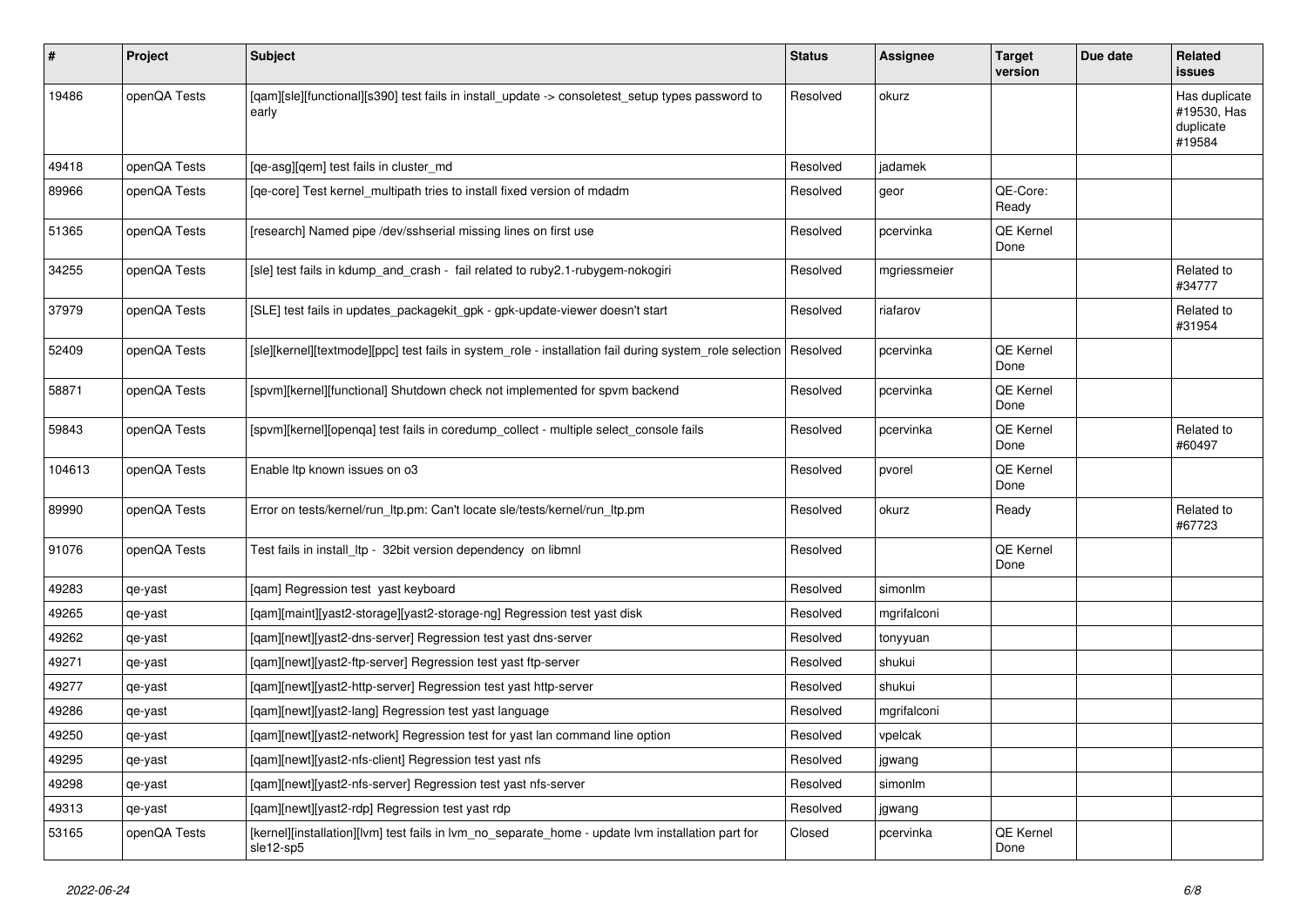| $\vert$ # | Project        | <b>Subject</b>                                                                                                  | <b>Status</b> | Assignee  | <b>Target</b><br>version | Due date | Related<br>issues                             |
|-----------|----------------|-----------------------------------------------------------------------------------------------------------------|---------------|-----------|--------------------------|----------|-----------------------------------------------|
| 54416     | openQA Tests   | [kernel][ltp] Setup GitLab CI for LTP daily builds                                                              | Closed        | pcervinka | QE Kernel<br>Done        |          |                                               |
| 53294     | openQA Tests   | [kernel][ltp] test fails in boot ltp - incorrect kernel name provided                                           | Closed        | pcervinka | QE Kernel<br>Done        |          | Related to<br>#51743                          |
| 54275     | openQA Tests   | [kernel]kotd][ltp][s390x] test fails in install ltp - failure after install kotd, console issue                 | Closed        | pcervinka | QE Kernel<br>Done        |          | Related to<br>#54260                          |
| 30514     | openQA Tests   | [gam] test fails in java - increase timeout for installation                                                    | Closed        | pcervinka |                          |          |                                               |
| 21790     | openQA Tests   | [gam] test fails in wireshark - test don't match capturing needle                                               | Closed        |           |                          |          |                                               |
| 55166     | openQA Tests   | [spvm][ppc][serial] test fails in kdump_and_crash - no response from serial                                     | Closed        | pcervinka | <b>QE Kernel</b><br>Done |          |                                               |
| 38015     | openQA Project | [gam] [sle15] Missing SLE5 iso                                                                                  | Rejected      | pcervinka | Done                     |          |                                               |
| 66007     | openQA Tests   | [kernel] Add ASSET_1 variable back for PowerVM and baremetal jobs                                               | Rejected      |           | <b>QE Kernel</b><br>Done |          | Related to<br>#65627                          |
| 60449     | openQA Tests   | [kernel] test fails in kdump_and_crash - test is disabling kdump                                                | Rejected      | pcervinka | QE Kernel<br>Done        |          |                                               |
| 73207     | openQA Tests   | [kernel] Test fails in tuned - incorrect profile                                                                | Rejected      | pcervinka | QE Kernel<br>Done        |          |                                               |
| 67315     | openQA Tests   | [kernel][blktests] test fails in boot_to_desktop - YAML schedule not ready for s390x                            | Rejected      |           | QE Kernel<br>Done        |          |                                               |
| 58295     | openQA Tests   | [kernel][sporadic] test fails in kdump_and_crash - password is entered too early                                | Rejected      | pcervinka | QE Kernel<br>Done        |          |                                               |
| 59223     | openQA Tests   | [kernel][spvm][sporadic] test fails in boot ltp - timeout/slow boot                                             | Rejected      | pcervinka | QE Kernel<br>Done        |          |                                               |
| 38192     | openQA Tests   | [gam] [sle] test fails in firefox flashplayer - tracking protection information is present                      | Rejected      | bfilho    |                          |          |                                               |
| 38003     | openQA Tests   | [qam] [sle15] test fails in scc_registration - no candidate needle with tag(s)<br>'scc-module-%REQUIRED_ADDONS% | Rejected      |           |                          |          |                                               |
| 38183     | openQA Tests   | [qam] [sle15] test fails in userspace_net_snmp - Error opening specified endpoint<br>'udp:localhost:"           | Rejected      |           |                          |          |                                               |
| 38180     | openQA Tests   | [qam] [sle15] test fails in userspace_systemd - update test suite for sle15                                     | Rejected      | itzhao    |                          |          |                                               |
| 41396     | openQA Tests   | [gam] Revise updates packagekit kde                                                                             | Rejected      | pcervinka |                          |          | Related to<br>#41030.<br>Related to<br>#36138 |
| 20790     | openQA Tests   | [qam] SLE12-SP3 test fails in 1__unknown_ - slenkins-tests-openvpn-control                                      | Rejected      | pcervinka |                          |          | Related to<br>#20002                          |
| 33451     | openQA Tests   | [qam] test fails in dstat - package not available on SP1                                                        | Rejected      | pcervinka |                          |          |                                               |